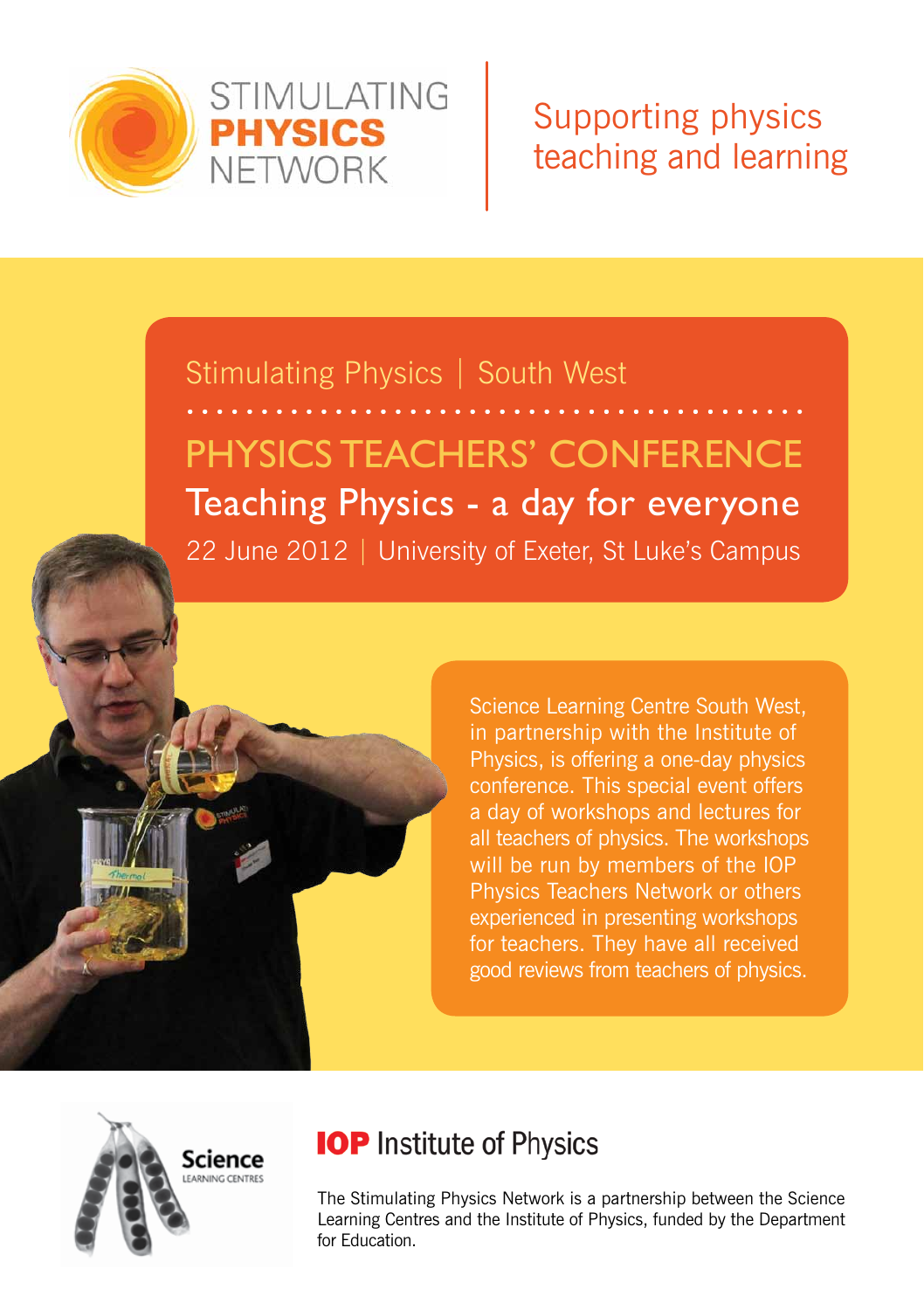# SOUTH WEST PHYSICS TEACHERS' **CONFERENCE**

••••••••••••••••••••

For the workshop sessions you will need to choose two workshops from the four options below; one for the morning and one for the afternoon session. All the workshops have proved popular and useful, they will be presented by experienced physics teachers and consultants.

### Workshop A: Materials in Action

In this presentation we will explore how materials have helped to change and improve the technology we rely on by looking at how they are used in computers, aircraft, sports equipment and medical devices. Metals, polymers, ceramics, composites and smart materials will be discussed in terms of their uses in these applications.

### **Dr Diane Aston** Education Co-ordinator, The Institute of Materials, Minerals and Mining

### Workshop B: Lights, Camera, Images

Lights, Camera, Images is an interactive workshop in which participants:

- will learn how to produce anaglyph 3D images using a simple digital camera
- explore other 3D phenomena
- have a go at a range of simple physics experiments based on the EM spectrum, lenses, UV and IR radiation, vision and perception

Some of the activities you may have seen before, others are reworkings of old favourites and some are new. All are chosen to promote curiosity in the physics behind them. The experiments could be presented as a starter activity, when the physics is being dealt with in a lesson, or as summary. They could be used in a science club or public event. Participants will leave with all the information they need to reproduce the experiments and to make their own 3D images.



Particle physics is an enthralling, fascinating and thrilling topic. It's right at the cutting edge of modern physics - the very idea of studying it inspires most sixth formers. However, by the time it has been boiled down by perhaps overly restrictive specifications, what's left sometimes ends up as a series of teacher-led chalk and talk lectures - limiting the pupil's experiences to just rote learning of the classification of particles, and their properties and interactions.

This workshop contains a selection of ideas and resources aimed at bringing particle physics to life. There will be demonstrations of some activities, a chance to trial a few, and time to discuss ideas together as a group.

All attendees will receive a CD to take away - packed with resources for you to spread around your departments.

**Graham Bone** Head of Physics, Exeter School

## Workshop D: Make and Take a Cloud Chamber

Cloud chambers allow students to see the paths that ionising radiation has travelled. In this workshop you get to make a take away a cloud chamber big enough for a group of people to see into. You'll also get ideas for getting the most out of your dry ice.

**Frances Green**  IOP Teacher Network Co-ordinator



Sessions will be suitable for both those new to physics as well as experienced teachers and will concentrate on ideas that you can use in your labs. Technicians are also very welcome. Most workshops have limited numbers so they will be filled on a first come first serve basis.

During lunchtime participants will be able to browse stalls for resource ideas.